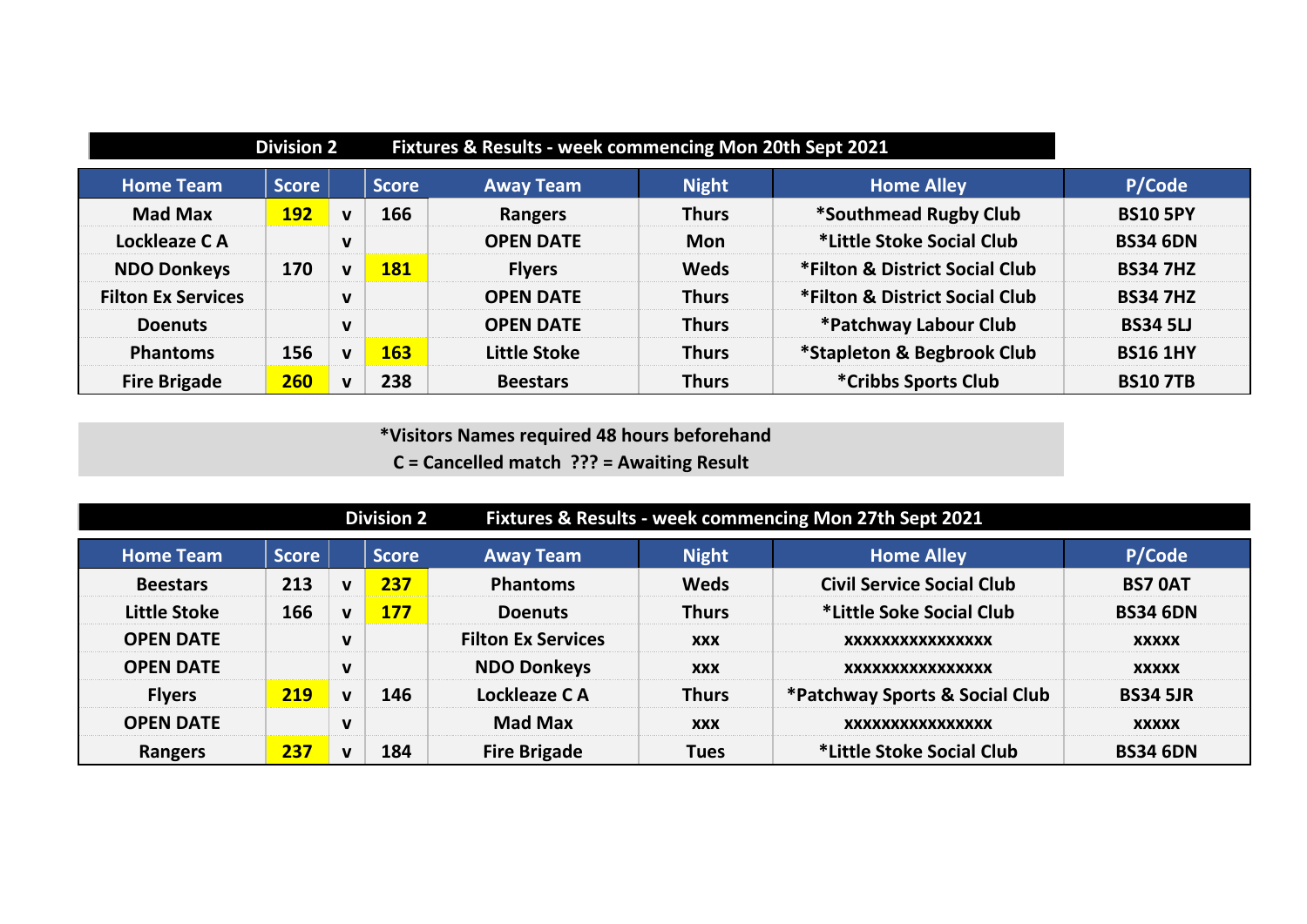| <b>Division 2</b><br>Fixtures & Results - week commencing Mon 4th Oct 2021 |              |              |              |                     |              |                                |                 |  |  |
|----------------------------------------------------------------------------|--------------|--------------|--------------|---------------------|--------------|--------------------------------|-----------------|--|--|
| <b>Home Team</b>                                                           | <b>Score</b> |              | <b>Score</b> | <b>Away Team</b>    | <b>Night</b> | <b>Home Alley</b>              | P/Code          |  |  |
| <b>Mad Max</b>                                                             | 212          | $\mathbf{V}$ | 172          | <b>Flyers</b>       | <b>Thurs</b> | *Southmead Rugby Club          | <b>BS10 5PY</b> |  |  |
| Lockleaze CA                                                               |              | $\mathbf v$  |              | <b>OPEN DATE</b>    | <b>Mon</b>   | *Little Stoke Social Club      | <b>BS34 6DN</b> |  |  |
| <b>NDO Donkeys</b>                                                         |              | $\mathbf{v}$ |              | <b>OPEN DATE</b>    | <b>Weds</b>  | *Filton & District Social Club | <b>BS34 7HZ</b> |  |  |
| <b>Filton Ex Services</b>                                                  | 183          | $\mathbf{v}$ | 225          | <b>Little Stoke</b> | <b>Thurs</b> | *Filton & District Social Club | <b>BS34 7HZ</b> |  |  |
| <b>Doenuts</b>                                                             | <b>193</b>   | $\mathbf{v}$ | 133          | <b>Beestars</b>     | <b>Thurs</b> | *Patchway Labour Club          | <b>BS34 5LJ</b> |  |  |
| <b>Phantoms</b>                                                            | <b>178</b>   | $\mathbf{v}$ | 157          | <b>Fire Brigade</b> | <b>Thurs</b> | *Stapleton & Begbrook Club     | <b>BS16 1HY</b> |  |  |
| <b>OPEN DATE</b>                                                           |              | $\mathbf v$  |              | <b>Rangers</b>      | <b>XXX</b>   | XXXXXXXXXXXXXXXX               | <b>XXXXX</b>    |  |  |

**C = Cancelled match ??? = Awaiting Result**

**Division 2 Free Week - week commencing Mon 11th Oct 2021**

# **Free Week for rearranged fixtures**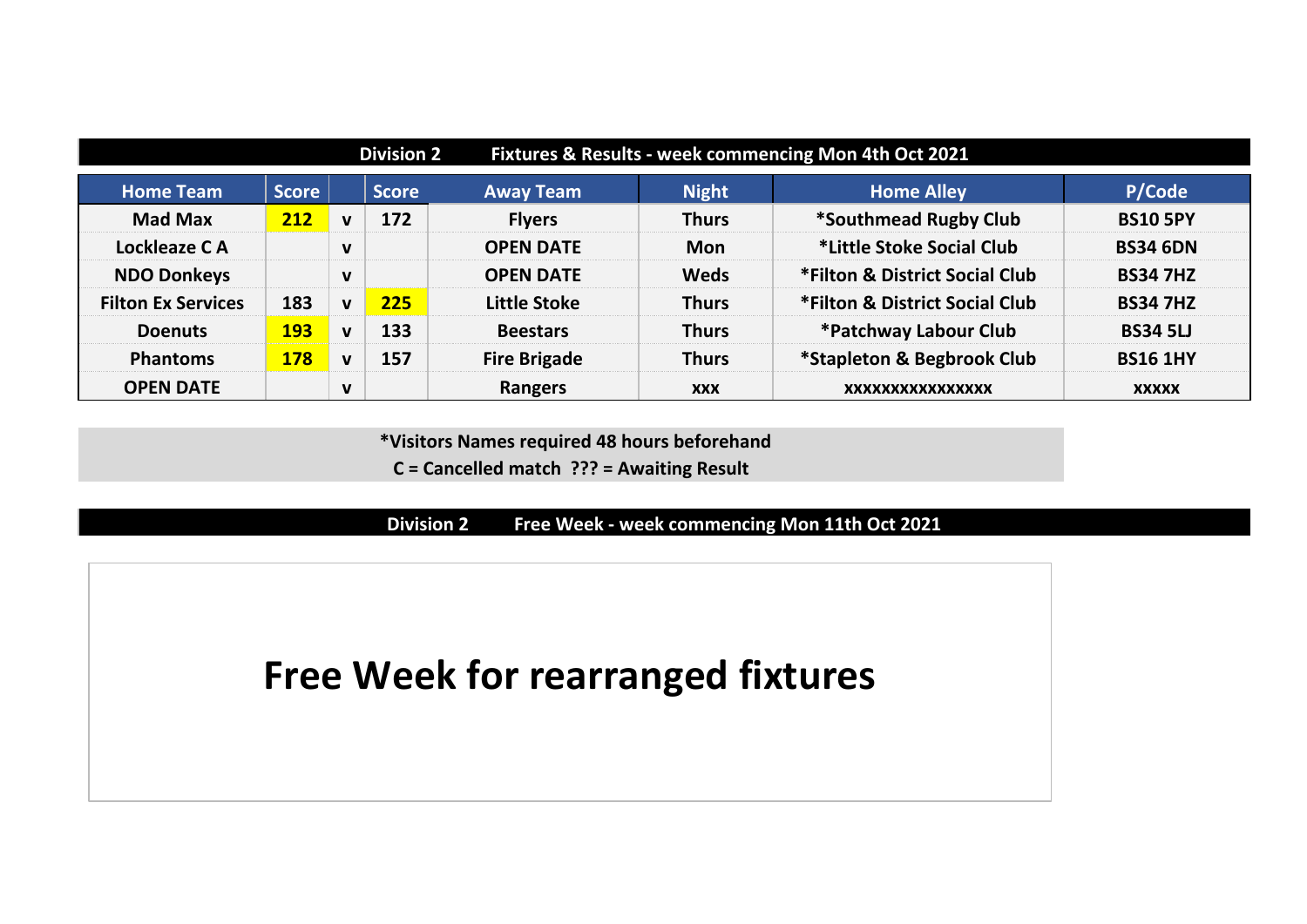| Fixtures & Results - week commencing Mon 18th Oct 2021<br><b>Division 2</b> |              |              |              |                           |              |                                  |                 |  |  |  |  |
|-----------------------------------------------------------------------------|--------------|--------------|--------------|---------------------------|--------------|----------------------------------|-----------------|--|--|--|--|
| <b>Home Team</b>                                                            | <b>Score</b> |              | <b>Score</b> | <b>Away Team</b>          | <b>Night</b> | <b>Home Alley</b>                | P/Code          |  |  |  |  |
| <b>Fire Brigade</b>                                                         | 240          | $\mathbf v$  | 218          | <b>Doenuts</b>            | <b>Thurs</b> | *Cribbs Sports Club              | <b>BS107TB</b>  |  |  |  |  |
| <b>Beestars</b>                                                             | 242          | $\mathbf v$  | 232          | <b>Filton Ex Services</b> | <b>Weds</b>  | <b>Civil Service Social Club</b> | <b>BS7 OAT</b>  |  |  |  |  |
| <b>Little Stoke</b>                                                         | <b>173</b>   | $\mathbf v$  | 172          | <b>NDO Donkeys</b>        | <b>Thurs</b> | *Little Soke Social Club         | <b>BS34 6DN</b> |  |  |  |  |
| <b>OPEN DATE</b>                                                            |              | $\mathbf v$  |              | Lockleaze CA              | <b>XXX</b>   | XXXXXXXXXXXXXXXX                 | <b>XXXXX</b>    |  |  |  |  |
| <b>OPEN DATE</b>                                                            |              | $\mathbf v$  |              | <b>Mad Max</b>            | <b>XXX</b>   | XXXXXXXXXXXXXXXX                 | <b>XXXXX</b>    |  |  |  |  |
| <b>Flyers</b>                                                               |              | $\mathbf{V}$ |              | <b>OPEN DATE</b>          | <b>Thurs</b> | *Patchway Sports & Social Club   | <b>BS34 5JR</b> |  |  |  |  |
| <b>Rangers</b>                                                              | 242          | $\mathbf{v}$ | 256          | <b>Phantoms</b>           | <b>Tues</b>  | *Little Stoke Social Club        | <b>BS34 6DN</b> |  |  |  |  |

**C = Cancelled match ??? = Awaiting Result**

|                           |              |              | <b>Division 2</b> |                     | Fixtures & Results - week commencing Mon 25th Oct 2021 |                                |                 |  |
|---------------------------|--------------|--------------|-------------------|---------------------|--------------------------------------------------------|--------------------------------|-----------------|--|
| <b>Home Team</b>          | <b>Score</b> |              | <b>Score</b>      | <b>Away Team</b>    | <b>Night</b>                                           | <b>Home Alley</b>              | P/Code          |  |
| <b>Mad Max</b>            |              | $\mathbf v$  |                   | <b>OPEN DATE</b>    | <b>Thurs</b>                                           | *Southmead Rugby Club          | <b>BS10 5PY</b> |  |
| Lockleaze CA              | 174          | $\mathbf{v}$ | 217               | Little Stoke        | <b>Mon</b>                                             | *Little Stoke Social Club      | <b>BS34 6DN</b> |  |
| <b>NDO Donkeys</b>        | 170          | $\mathbf{v}$ | 170               | <b>Beestars</b>     | <b>Weds</b>                                            | *Filton & District Social Club | <b>BS34 7HZ</b> |  |
| <b>Filton Ex Services</b> | 176          | $\mathbf{v}$ | 176               | <b>Fire Brigade</b> | <b>Thurs</b>                                           | *Filton & District Social Club | <b>BS34 7HZ</b> |  |
| <b>Doenuts</b>            | <b>171</b>   | $\mathbf{V}$ | 163               | <b>Phantoms</b>     | <b>Thurs</b>                                           | *Patchway Labour Club          | <b>BS34 5LJ</b> |  |
| <b>Flyers</b>             | 209          | $\mathbf{v}$ | 177               | <b>Rangers</b>      | <b>Thurs</b>                                           | *Patchway Sports & Social Club | <b>BS34 5JR</b> |  |
| <b>OPEN DATE</b>          |              | $\mathbf v$  |                   | <b>OPEN DATE</b>    | <b>XXX</b>                                             | XXXXXXXXXXXXXXXX               | <b>XXXXX</b>    |  |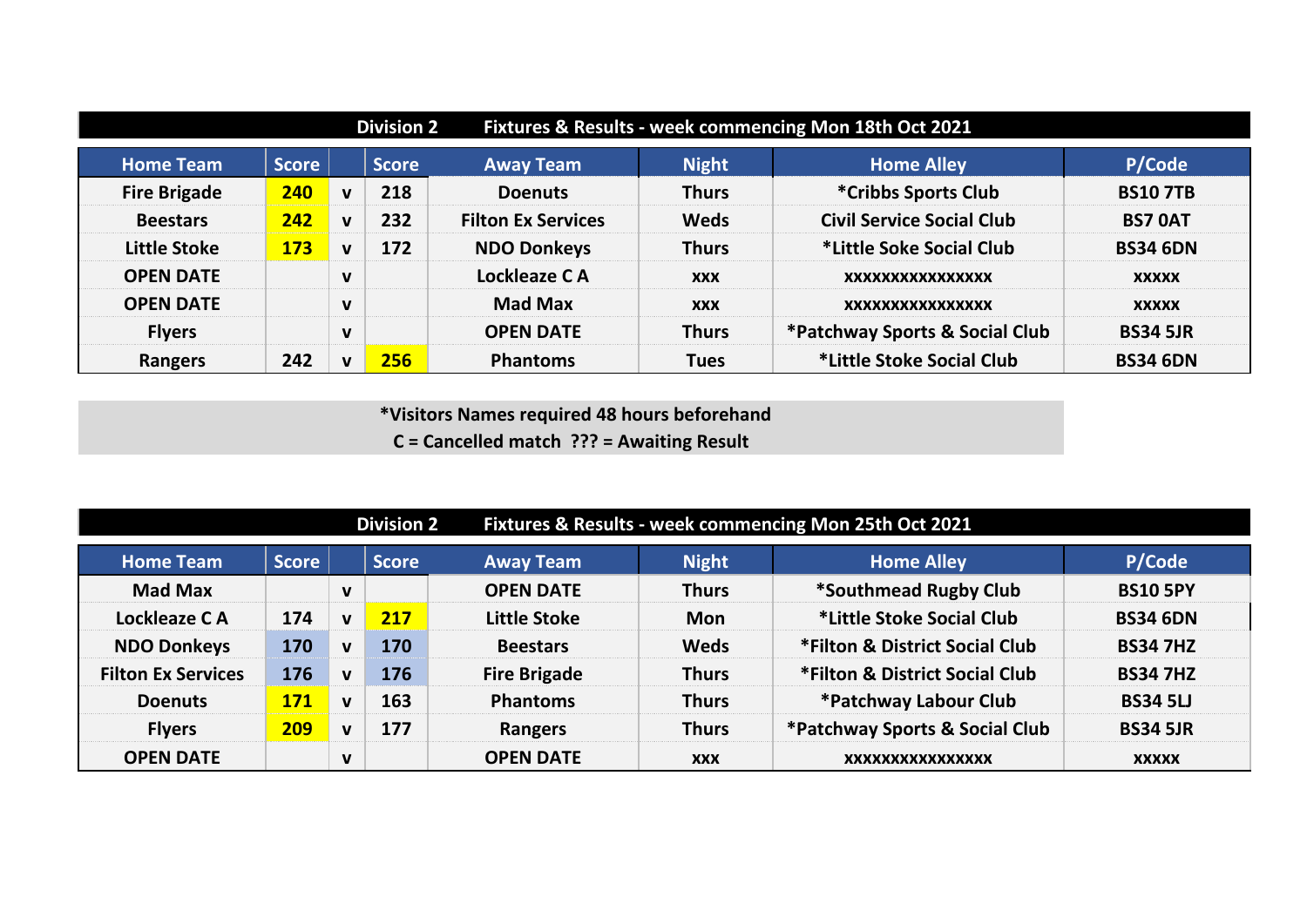| Fixtures & Results - week commencing Mon 1st Nov 2021<br><b>Division 2</b> |              |              |              |                           |              |                                  |                 |  |  |  |  |
|----------------------------------------------------------------------------|--------------|--------------|--------------|---------------------------|--------------|----------------------------------|-----------------|--|--|--|--|
| <b>Home Team</b>                                                           | <b>Score</b> |              | <b>Score</b> | <b>Away Team</b>          | <b>Night</b> | <b>Home Alley</b>                | P/Code          |  |  |  |  |
| <b>Phantoms</b>                                                            | 158          | $\mathbf v$  | 165          | <b>Filton Ex Services</b> | <b>Thurs</b> | *Stapleton & Begbrook Club       | <b>BS16 1HY</b> |  |  |  |  |
| <b>Fire Brigade</b>                                                        | 202          | $\mathbf{v}$ | 227          | <b>NDO Donkeys</b>        | <b>Thurs</b> | *Cribbs Sports Club              | <b>BS107TB</b>  |  |  |  |  |
| <b>Beestars</b>                                                            | 249          | $\mathbf v$  | 231          | Lockleaze CA              | <b>Weds</b>  | <b>Civil Service Social Club</b> | <b>BS7 OAT</b>  |  |  |  |  |
| <b>Little Stoke</b>                                                        | 198          | $\mathbf{v}$ | 231          | <b>Mad Max</b>            | <b>Thurs</b> | *Little Soke Social Club         | <b>BS34 6DN</b> |  |  |  |  |
| <b>OPEN DATE</b>                                                           |              | $\mathbf v$  |              | <b>OPEN DATE</b>          | <b>XXX</b>   | XXXXXXXXXXXXXXXX                 | <b>XXXXX</b>    |  |  |  |  |
| <b>OPEN DATE</b>                                                           |              | $\mathbf v$  |              | <b>Flyers</b>             | <b>XXX</b>   | XXXXXXXXXXXXXXXX                 | <b>XXXXX</b>    |  |  |  |  |
| Rangers                                                                    | 266          | $\mathbf{v}$ | 217          | <b>Doenuts</b>            | <b>Tues</b>  | *Little Stoke Social Club        | <b>BS34 6DN</b> |  |  |  |  |

 **\*Visitors Names required 48 hours beforehand C = Cancelled match ??? = Awaiting Result**

**Division 2 Fixtures & Results - week commencing Mon 8th Nov 2021 Home Team Score Score Away Team Night Home Alley P/Code Mad Max 199 v 184 Beestars Thurs \*Southmead Rugby Club BS10 5PY Lockleaze C A 188 v 175 Fire Brigade Mon \*Little Stoke Social Club BS34 6DN NDO Donkeys 141 v 175 Phantoms Weds \*Filton & District Social Club BS34 7HZ Filton Ex Services 194 v 220 Doenuts Thurs \*Filton & District Social Club BS34 7HZ OPEN DATE**  $\vert$  **v**  $\vert$  **Rangers**  $\vert$  **xxx**  $\vert$  **xxxxxxxxxxxxxxxxx**  $\vert$  xxxxx **Flyers v OPEN DATE Thurs \*Patchway Sports & Social Club BS34 5JR OPEN DATE v Little Stoke xxx xxxxxxxxxxxxxxxx xxxxx**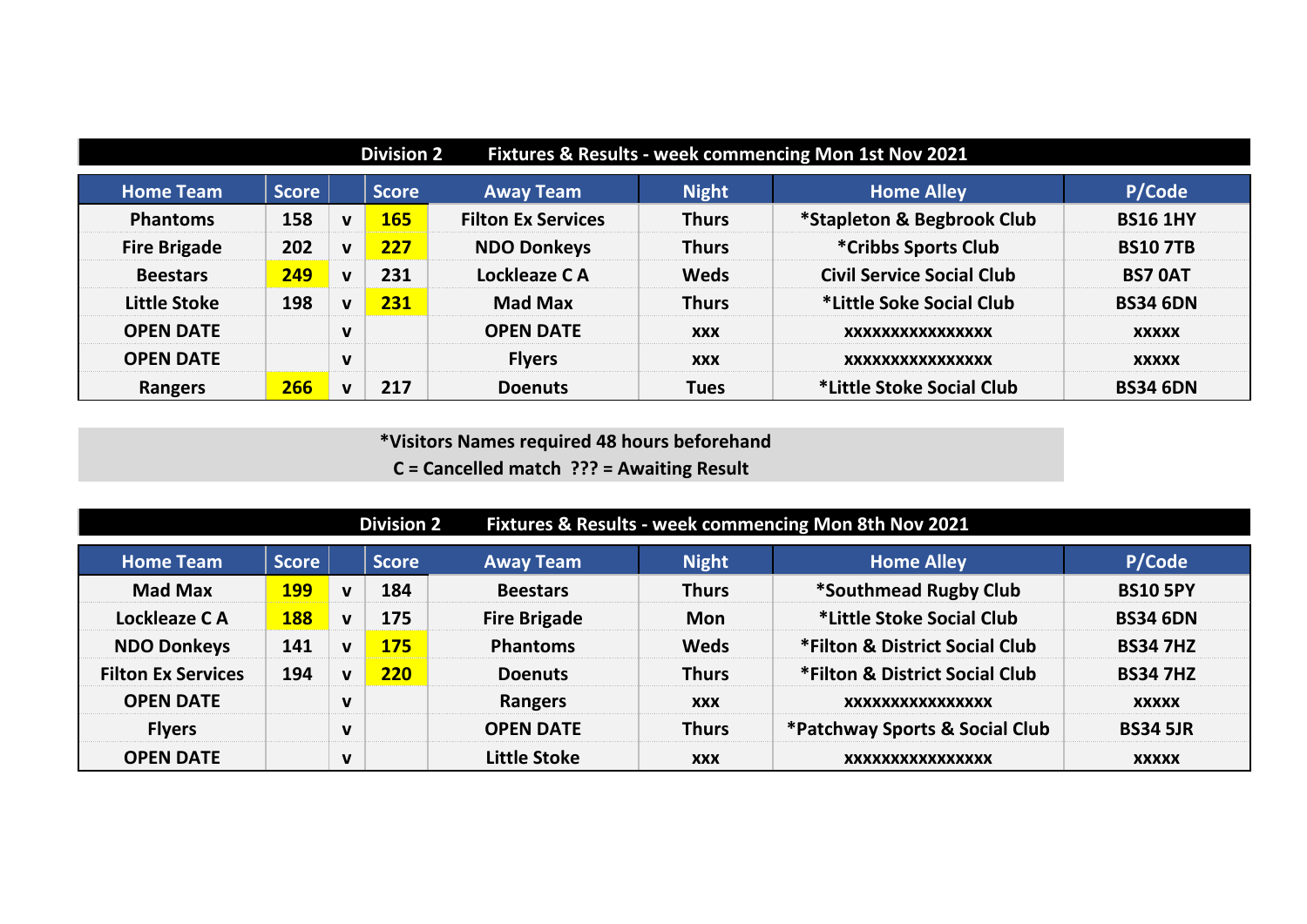**C = Cancelled match ??? = Awaiting Result**

| Fixtures & Results - week commencing Mon 15h Nov 2021<br><b>Division 2</b> |              |              |              |                           |              |                                  |                 |  |  |  |  |
|----------------------------------------------------------------------------|--------------|--------------|--------------|---------------------------|--------------|----------------------------------|-----------------|--|--|--|--|
| <b>Home Team</b>                                                           | <b>Score</b> |              | <b>Score</b> | <b>Away Team</b>          | <b>Night</b> | <b>Home Alley</b>                | P/Code          |  |  |  |  |
| <b>Doenuts</b>                                                             | <b>179</b>   | $\mathbf v$  | 165          | <b>NDO Donkeys</b>        | <b>Thurs</b> | *Patchway Labour Club            | <b>BS34 5LJ</b> |  |  |  |  |
| <b>Phantoms</b>                                                            | 138          | $\mathbf{v}$ | 153          | Lockleaze CA              | <b>Thurs</b> | *Stapleton & Begbrook Club       | <b>BS16 1HY</b> |  |  |  |  |
| <b>Fire Brigade</b>                                                        | 285          | $\mathbf v$  | 227          | <b>Mad Max</b>            | <b>Thurs</b> | *Cribbs Sports Club              | <b>BS10 7TB</b> |  |  |  |  |
| <b>Beestars</b>                                                            |              | $\mathbf{v}$ |              | <b>OPEN DATE</b>          | <b>Weds</b>  | <b>Civil Service Social Club</b> | <b>BS7 OAT</b>  |  |  |  |  |
| <b>Little Stoke</b>                                                        | <b>180</b>   | $\mathbf{v}$ | 157          | <b>Flyers</b>             | <b>Thurs</b> | *Little Soke Social Club         | <b>BS34 6DN</b> |  |  |  |  |
| <b>OPEN DATE</b>                                                           |              | $\mathbf v$  |              | <b>OPEN DATE</b>          | <b>XXX</b>   | XXXXXXXXXXXXXXXX                 | <b>XXXXX</b>    |  |  |  |  |
| <b>Rangers</b>                                                             | 188          | $\mathbf{v}$ | 236          | <b>Filton Ex Services</b> | <b>Tues</b>  | *Little Stoke Social Club        | <b>BS34 6DN</b> |  |  |  |  |

 **\*Visitors Names required 48 hours beforehand C = Cancelled match ??? = Awaiting Result**

**Division 2 Free Week - week commencing Mon 22nd Nov 2021**

**Free Week for rearranged fixtures**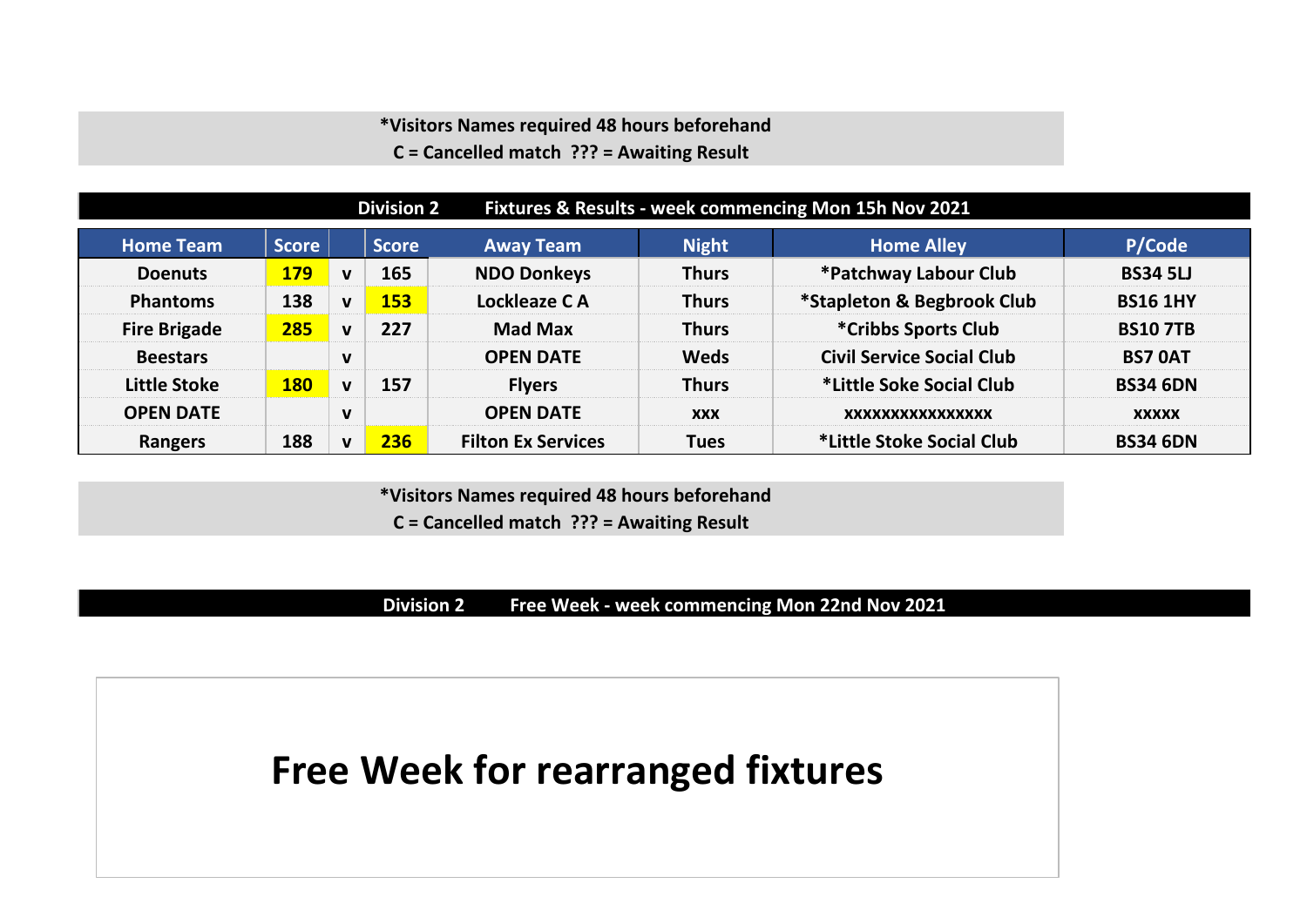|                    | Fixtures & Results - week commencing Mon 29th Nov 2021<br><b>Division 2</b> |              |              |                           |              |                                |                 |  |  |  |  |  |
|--------------------|-----------------------------------------------------------------------------|--------------|--------------|---------------------------|--------------|--------------------------------|-----------------|--|--|--|--|--|
| <b>Home Team</b>   | <b>Score</b>                                                                |              | <b>Score</b> | <b>Away Team</b>          | <b>Night</b> | <b>Home Alley</b>              | P/Code          |  |  |  |  |  |
| <b>Mad Max</b>     | 212                                                                         | $\mathbf{v}$ | 217          | <b>Phantoms</b>           | <b>Thurs</b> | *Southmead Rugby Club          | <b>BS10 5PY</b> |  |  |  |  |  |
| Lockleaze CA       | <b>192</b>                                                                  | $\mathbf v$  | 178          | <b>Doenuts</b>            | <b>Mon</b>   | *Little Stoke Social Club      | <b>BS34 6DN</b> |  |  |  |  |  |
| <b>NDO Donkeys</b> | 157                                                                         | $\mathbf{v}$ | <b>173</b>   | <b>Filton Ex Services</b> | <b>Weds</b>  | *Filton & District Social Club | <b>BS34 7HZ</b> |  |  |  |  |  |
| <b>OPEN DATE</b>   |                                                                             | $\mathbf v$  |              | Rangers                   | <b>XXX</b>   | XXXXXXXXXXXXXXXX               | <b>XXXXX</b>    |  |  |  |  |  |
| <b>OPEN DATE</b>   |                                                                             | $\mathbf v$  |              | <b>Little Stoke</b>       | <b>XXX</b>   | XXXXXXXXXXXXXXXX               | <b>XXXXX</b>    |  |  |  |  |  |
| <b>Flyers</b>      | 250                                                                         | $\mathbf v$  | 227          | <b>Beestars</b>           | <b>Thurs</b> | *Patchway Sports & Social Club | <b>BS34 5JR</b> |  |  |  |  |  |
| <b>OPEN DATE</b>   |                                                                             | $\mathbf v$  |              | <b>Fire Brigade</b>       | <b>XXX</b>   | XXXXXXXXXXXXXXXX               | <b>XXXXX</b>    |  |  |  |  |  |

**C = Cancelled match ??? = Awaiting Result**

| Fixtures & Results - week commencing Mon 6th Dec 2021<br><b>Division 2</b> |              |              |              |                    |              |                                  |                 |  |  |  |  |
|----------------------------------------------------------------------------|--------------|--------------|--------------|--------------------|--------------|----------------------------------|-----------------|--|--|--|--|
| <b>Home Team</b>                                                           | <b>Score</b> |              | <b>Score</b> | <b>Away Team</b>   | <b>Night</b> | <b>Home Alley</b>                | P/Code          |  |  |  |  |
| <b>Filton Ex Services</b>                                                  | <b>174</b>   | $\mathbf{v}$ | 146          | Lockleaze CA       | <b>Thurs</b> | *Filton & District Social Club   | <b>BS34 7HZ</b> |  |  |  |  |
| <b>Doenuts</b>                                                             | <b>197</b>   | $\mathbf{v}$ | 190          | <b>Mad Max</b>     | <b>Thurs</b> | *Patchway Labour Club            | <b>BS34 5LJ</b> |  |  |  |  |
| <b>Phantoms</b>                                                            |              | $\mathbf{v}$ |              | <b>OPEN DATE</b>   | <b>Thurs</b> | *Stapleton & Begbrook Club       | <b>BS16 1HY</b> |  |  |  |  |
| <b>Fire Brigade</b>                                                        | 240          | $\mathbf{v}$ | 264          | <b>Flyers</b>      | <b>Thurs</b> | *Cribbs Sports Club              | <b>BS107TB</b>  |  |  |  |  |
| <b>Beestars</b>                                                            |              | $\mathbf v$  |              | <b>OPEN DATE</b>   | <b>Weds</b>  | <b>Civil Service Social Club</b> | <b>BS7 OAT</b>  |  |  |  |  |
| <b>Little Stoke</b>                                                        |              | $\mathbf{v}$ |              | <b>OPEN DATE</b>   | <b>Thurs</b> | *Little Soke Social Club         | <b>BS34 6DN</b> |  |  |  |  |
| <b>Rangers</b>                                                             | 235          | v            | 242          | <b>NDO Donkeys</b> | <b>Tues</b>  | *Little Stoke Social Club        | <b>BS34 6DN</b> |  |  |  |  |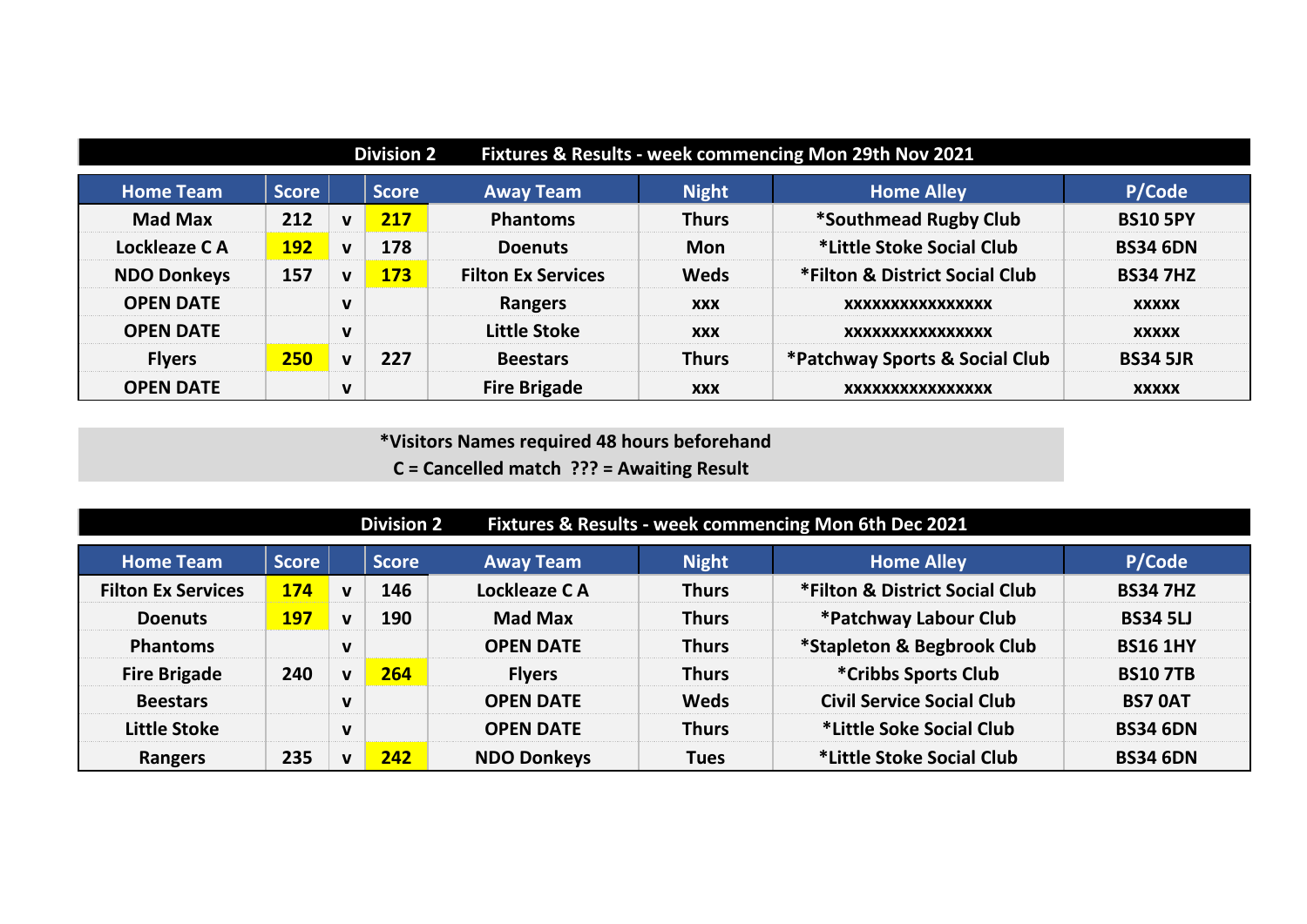**C = Cancelled match ??? = Awaiting Result**

| Fixtures & Results - week commencing Mon 13th Dec 2021<br><b>Division 2</b> |              |              |              |                           |              |                                |                 |  |  |  |  |
|-----------------------------------------------------------------------------|--------------|--------------|--------------|---------------------------|--------------|--------------------------------|-----------------|--|--|--|--|
| <b>Home Team</b>                                                            | <b>Score</b> |              | <b>Score</b> | <b>Away Team</b>          | <b>Night</b> | <b>Home Alley</b>              | P/Code          |  |  |  |  |
| <b>Mad Max</b>                                                              | 192          | $\mathbf v$  | 195          | <b>Filton Ex Services</b> | <b>Thurs</b> | *Southmead Rugby Club          | <b>BS10 5PY</b> |  |  |  |  |
| Lockleaze CA                                                                | 218          | $\mathbf{V}$ | 138          | <b>NDO Donkeys</b>        | <b>Mon</b>   | *Little Stoke Social Club      | <b>BS34 6DN</b> |  |  |  |  |
| <b>Little Stoke</b>                                                         | 181          | $\mathbf v$  | 186          | Rangers                   | <b>Thurs</b> | *Little Soke Social Club       | <b>BS34 6DN</b> |  |  |  |  |
| <b>OPEN DATE</b>                                                            |              | $\mathbf v$  |              | <b>Beestars</b>           | <b>XXX</b>   | XXXXXXXXXXXXXXXX               | <b>XXXXX</b>    |  |  |  |  |
| <b>OPEN DATE</b>                                                            |              | $\mathbf v$  |              | <b>Fire Brigade</b>       | <b>XXX</b>   | XXXXXXXXXXXXXXXX               | <b>XXXXX</b>    |  |  |  |  |
| <b>Flyers</b>                                                               | 230          | $\mathbf v$  | 222          | <b>Phantoms</b>           | <b>Thurs</b> | *Patchway Sports & Social Club | <b>BS34 5JR</b> |  |  |  |  |
| <b>OPEN DATE</b>                                                            |              | v            |              | <b>Doenuts</b>            | <b>XXX</b>   | XXXXXXXXXXXXXXXX               | <b>XXXXX</b>    |  |  |  |  |

 **\*Visitors Names required 48 hours beforehand C = Cancelled match ??? = Awaiting Result**

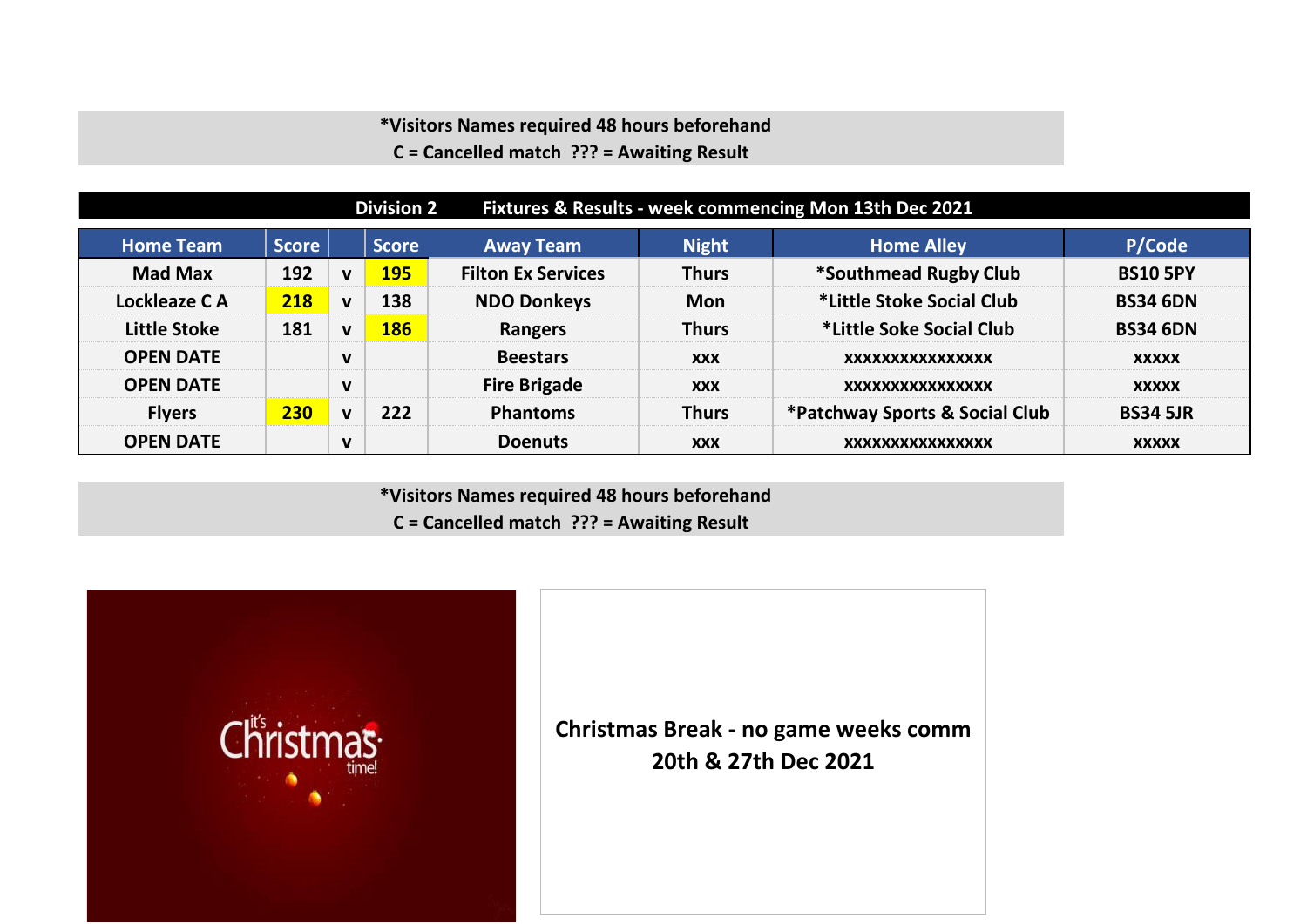| Fixtures & Results - week commencing Mon 3rd Jan 2022<br><b>Division 2</b> |              |              |              |                     |              |                                  |                 |  |  |
|----------------------------------------------------------------------------|--------------|--------------|--------------|---------------------|--------------|----------------------------------|-----------------|--|--|
| <b>Home Team</b>                                                           | <b>Score</b> |              | <b>Score</b> | <b>Away Team</b>    | <b>Night</b> | <b>Home Alley</b>                | P/Code          |  |  |
| <b>NDO Donkeys</b>                                                         | 174          | $\mathbf v$  | 152          | <b>Mad Max</b>      | <b>Weds</b>  | *Filton & District Social Club   | <b>BS34 7HZ</b> |  |  |
| <b>Filton Ex Services</b>                                                  |              | $\mathbf v$  |              | <b>OPEN DATE</b>    | <b>Thurs</b> | *Filton & District Social Club   | <b>BS34 7HZ</b> |  |  |
| <b>Doenuts</b>                                                             | <b>187</b>   | $\mathbf{v}$ | 173          | <b>Flyers</b>       | <b>Thurs</b> | *Patchway Labour Club            | <b>BS34 5LJ</b> |  |  |
| <b>Phantoms</b>                                                            |              | $\mathbf v$  |              | <b>OPEN DATE</b>    | <b>Thurs</b> | *Stapleton & Begbrook Club       | <b>BS16 1HY</b> |  |  |
| <b>Fire Brigade</b>                                                        |              | $\mathbf{V}$ |              | <b>OPEN DATE</b>    | <b>Thurs</b> | *Cribbs Sports Club              | <b>BS107TB</b>  |  |  |
| <b>Beestars</b>                                                            | 255          | $\mathbf v$  | 251          | <b>Little Stoke</b> | <b>Weds</b>  | <b>Civil Service Social Club</b> | <b>BS7 OAT</b>  |  |  |
| <b>Rangers</b>                                                             | 265          | $\mathbf{v}$ | 184          | Lockleaze CA        | <b>Tues</b>  | *Little Stoke Social Club        | <b>BS34 6DN</b> |  |  |

|                  | Fixtures & Results - week commencing Mon 10th Jan 2022<br><b>Division 2</b> |              |              |                           |              |                                  |                 |  |  |  |  |  |
|------------------|-----------------------------------------------------------------------------|--------------|--------------|---------------------------|--------------|----------------------------------|-----------------|--|--|--|--|--|
| <b>Home Team</b> | <b>Score</b>                                                                |              | <b>Score</b> | <b>Away Team</b>          | <b>Night</b> | <b>Home Alley</b>                | P/Code          |  |  |  |  |  |
| <b>Mad Max</b>   | 229                                                                         | $\mathbf{v}$ | 191          | Lockleaze CA              | <b>Thurs</b> | *Southmead Rugby Club            | <b>BS10 5PY</b> |  |  |  |  |  |
| <b>Beestars</b>  | 221                                                                         | $\mathbf{v}$ | 232          | <b>Rangers</b>            | <b>Weds</b>  | <b>Civil Service Social Club</b> | <b>BS7 OAT</b>  |  |  |  |  |  |
| Little Stoke     | 181                                                                         | $\mathbf{v}$ | 193          | <b>Fire Brigade</b>       | <b>Thurs</b> | *Little Soke Social Club         | <b>BS34 6DN</b> |  |  |  |  |  |
| <b>OPEN DATE</b> |                                                                             | $\mathbf v$  |              | <b>Phantoms</b>           | <b>XXX</b>   | XXXXXXXXXXXXXXXX                 | <b>XXXXX</b>    |  |  |  |  |  |
| <b>OPEN DATE</b> |                                                                             | $\mathbf v$  |              | <b>Doenuts</b>            | <b>XXX</b>   | XXXXXXXXXXXXXXXX                 | <b>XXXXX</b>    |  |  |  |  |  |
| <b>Flyers</b>    | 197                                                                         | v            | 214          | <b>Filton Ex Services</b> | <b>Thurs</b> | *Patchway Sports & Social Club   | <b>BS34 5JR</b> |  |  |  |  |  |
| <b>OPEN DATE</b> |                                                                             | V            |              | <b>NDO Donkeys</b>        | <b>XXX</b>   | XXXXXXXXXXXXXXXX                 | <b>XXXXX</b>    |  |  |  |  |  |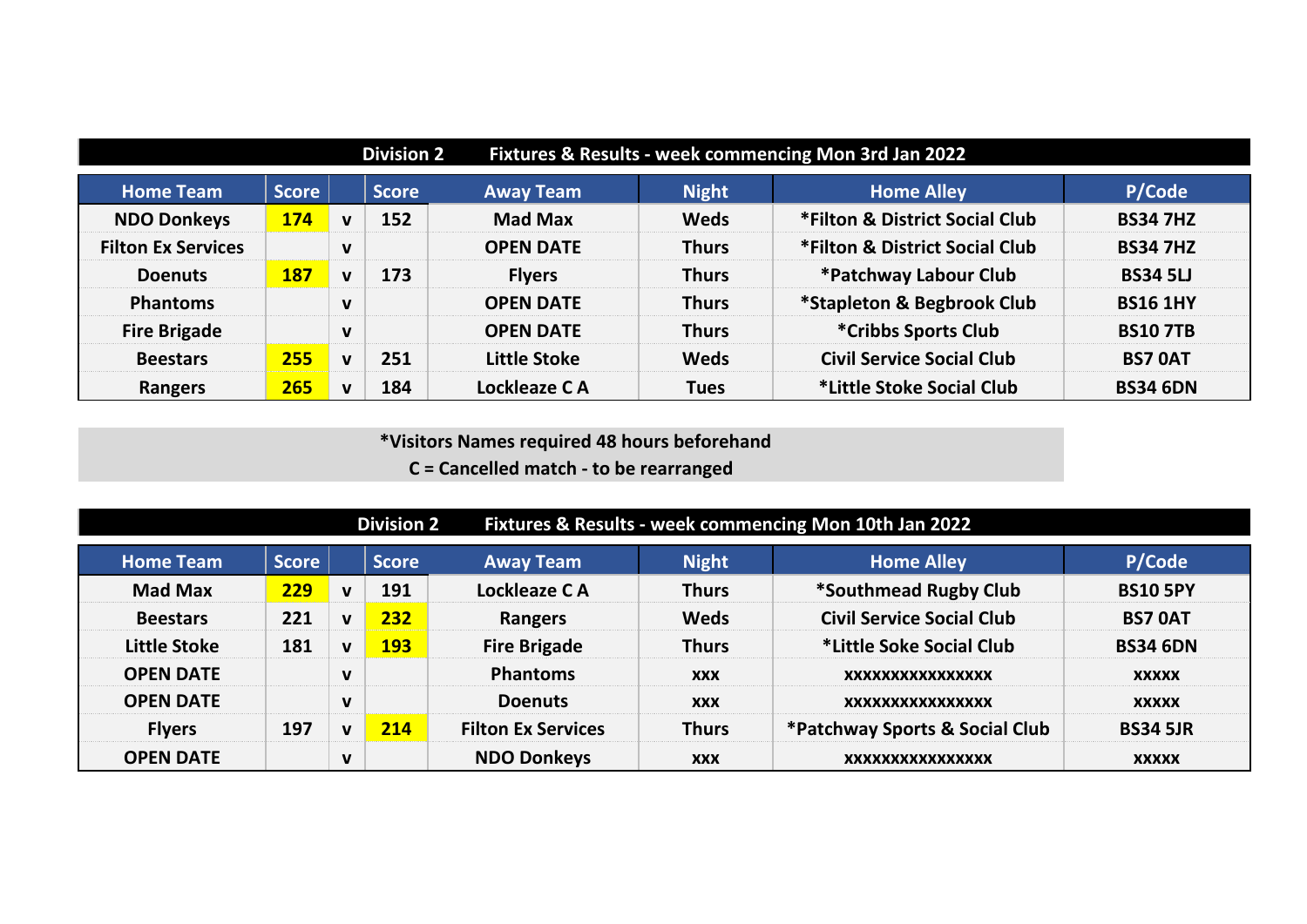### **Division 2 - week commencing Mon 17th & 24th Jan 2022**

**Week Comm 17th & 24th Jan 2022 are free weeks for rearranged fixtures**

|                     |              |              | <b>Division 2</b> |                           | Fixtures & Results - week commencing Mon 31st Jan 2022 |                                  |                 |  |
|---------------------|--------------|--------------|-------------------|---------------------------|--------------------------------------------------------|----------------------------------|-----------------|--|
| <b>Home Team</b>    | <b>Score</b> |              | <b>Score</b>      | <b>Away Team</b>          | <b>Night</b>                                           | <b>Home Alley</b>                | P/Code          |  |
| <b>Beestars</b>     | 244          | $\mathbf v$  | 229               | <b>Fire Brigade</b>       | <b>Weds</b>                                            | <b>Civil Service Social Club</b> | <b>BS7 OAT</b>  |  |
| <b>Little Stoke</b> | 214          | $\mathbf v$  | 184               | <b>Phantoms</b>           | <b>Thurs</b>                                           | *Little Soke Social Club         | <b>BS34 6DN</b> |  |
| <b>OPEN DATE</b>    |              | $\mathbf v$  |                   | <b>Doenuts</b>            | <b>XXX</b>                                             | XXXXXXXXXXXXXXXX                 | <b>XXXXX</b>    |  |
| <b>OPEN DATE</b>    |              | $\mathbf{V}$ |                   | <b>Filton Ex Services</b> | <b>XXX</b>                                             | XXXXXXXXXXXXXXXX                 | <b>XXXXX</b>    |  |
| <b>Flyers</b>       | 139          | $\mathbf v$  | 173               | <b>NDO Donkeys</b>        | <b>Thurs</b>                                           | *Patchway Sports & Social Club   | <b>BS34 5JR</b> |  |
| <b>OPEN DATE</b>    |              | $\mathbf v$  |                   | Lockleaze CA              | <b>XXX</b>                                             | XXXXXXXXXXXXXXXX                 | <b>XXXXX</b>    |  |
| Rangers             | 224          | v            | 265               | <b>Mad Max</b>            | <b>Tues</b>                                            | *Little Stoke Social Club        | <b>BS34 6DN</b> |  |

 **\*Visitors Names required 48 hours beforehand C = Cancelled match - to be rearranged**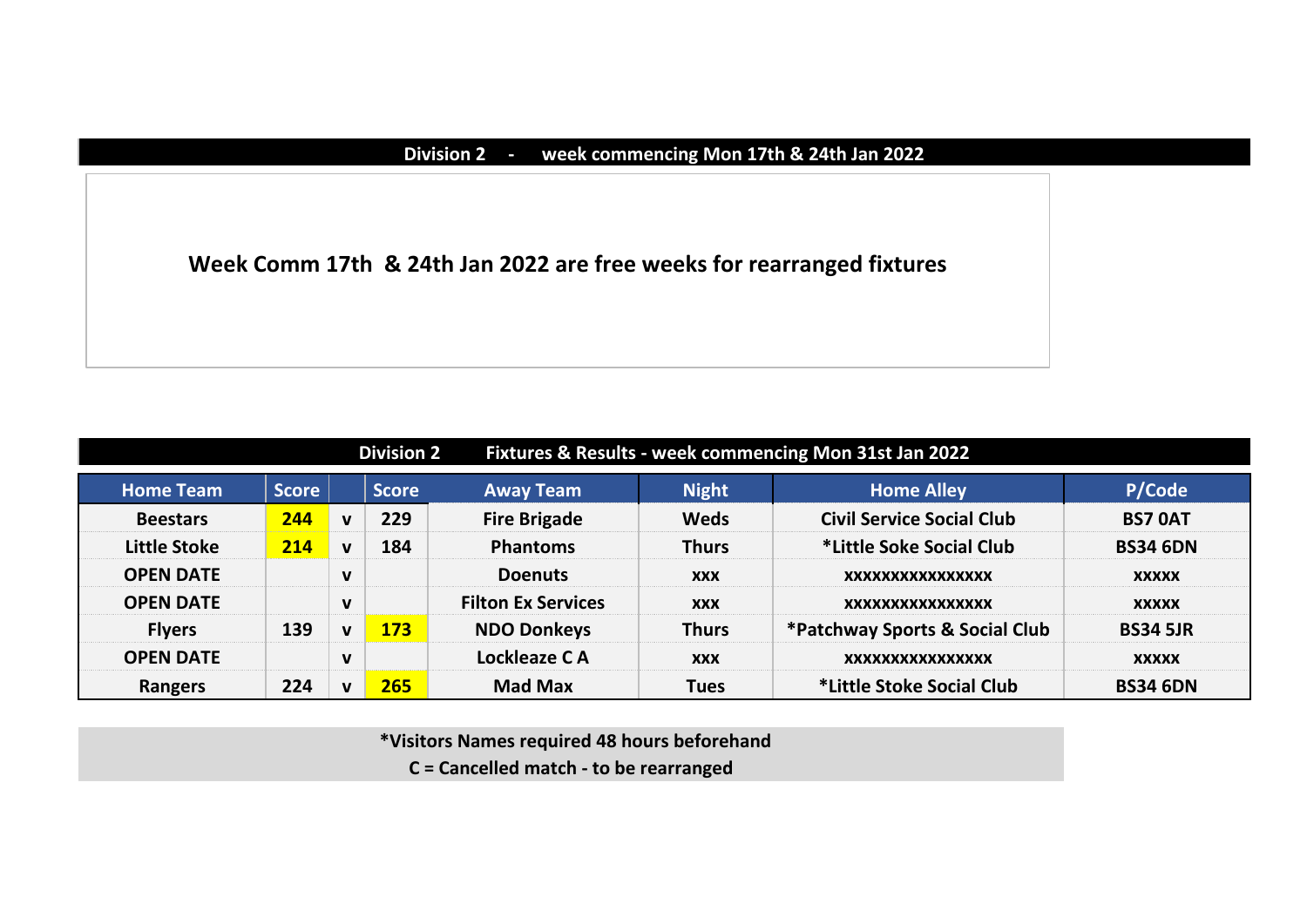|                           |              |              | <b>Division 2</b> | Fixtures & Results - week commencing Mon 7th Feb 2022 |              |                                |                 |
|---------------------------|--------------|--------------|-------------------|-------------------------------------------------------|--------------|--------------------------------|-----------------|
| <b>Home Team</b>          | <b>Score</b> |              | <b>Score</b>      | <b>Away Team</b>                                      | <b>Night</b> | <b>Home Alley</b>              | P/Code          |
| <b>Mad Max</b>            |              | $\mathbf v$  |                   | <b>OPEN DATE</b>                                      | <b>Thurs</b> | *Southmead Rugby Club          | <b>BS10 5PY</b> |
| Lockleaze CA              | 181          | $\mathbf v$  | 187               | <b>Flyers</b>                                         | <b>Mon</b>   | *Little Stoke Social Club      | <b>BS34 6DN</b> |
| <b>NDO Donkeys</b>        |              | $\mathbf v$  |                   | <b>OPEN DATE</b>                                      | <b>Weds</b>  | *Filton & District Social Club | <b>BS34 7HZ</b> |
| <b>Filton Ex Services</b> |              | $\mathbf{V}$ |                   | <b>OPEN DATE</b>                                      | <b>Thurs</b> | *Filton & District Social Club | <b>BS34 7HZ</b> |
| <b>Doenuts</b>            | 190          | $\mathbf{v}$ | 203               | Little Stoke                                          | <b>Thurs</b> | *Patchway Labour Club          | <b>BS34 5LJ</b> |
| <b>Phantoms</b>           | <b>136</b>   | $\mathbf{V}$ | 133               | <b>Beestars</b>                                       | <b>Thurs</b> | *Stapleton & Begbrook Club     | <b>BS16 1HY</b> |
| <b>Fire Brigade</b>       | 236          | v            | 236               | Rangers                                               | <b>Thurs</b> | *Cribbs Sports Club            | <b>BS107TB</b>  |

| Fixtures & Results - week commencing Mon 14th Feb 2022<br><b>Division 2</b> |              |              |              |                           |              |                                  |                 |  |  |  |  |
|-----------------------------------------------------------------------------|--------------|--------------|--------------|---------------------------|--------------|----------------------------------|-----------------|--|--|--|--|
| <b>Home Team</b>                                                            | <b>Score</b> |              | <b>Score</b> | <b>Away Team</b>          | <b>Night</b> | <b>Home Alley</b>                | P/Code          |  |  |  |  |
| <b>Fire Brigade</b>                                                         | 223          | $\mathbf v$  | 227          | <b>Phantoms</b>           | <b>Thurs</b> | *Cribbs Sports Club              | <b>BS107TB</b>  |  |  |  |  |
| <b>Beestars</b>                                                             | 232          | $\mathbf v$  | 257          | <b>Doenuts</b>            | <b>Weds</b>  | <b>Civil Service Social Club</b> | <b>BS7 OAT</b>  |  |  |  |  |
| <b>Little Stoke</b>                                                         | <b>191</b>   | $\mathbf v$  | 152          | <b>Filton Ex Services</b> | <b>Thurs</b> | *Little Soke Social Club         | <b>BS34 6DN</b> |  |  |  |  |
| <b>OPEN DATE</b>                                                            |              | $\mathbf v$  |              | <b>NDO Donkeys</b>        | <b>XXX</b>   | XXXXXXXXXXXXXXXX                 | <b>XXXXX</b>    |  |  |  |  |
| <b>OPEN DATE</b>                                                            |              | $\mathbf{v}$ |              | Lockleaze CA              | <b>XXX</b>   | XXXXXXXXXXXXXXXX                 | <b>XXXXX</b>    |  |  |  |  |
| <b>Flyers</b>                                                               | 198          | $\mathbf{v}$ | 248          | <b>Mad Max</b>            | <b>Thurs</b> | *Patchway Sports & Social Club   | <b>BS34 5JR</b> |  |  |  |  |
| <b>Rangers</b>                                                              |              | $\mathbf v$  |              | <b>OPEN DATE</b>          | <b>Tues</b>  | *Little Stoke Social Club        | <b>BS34 6DN</b> |  |  |  |  |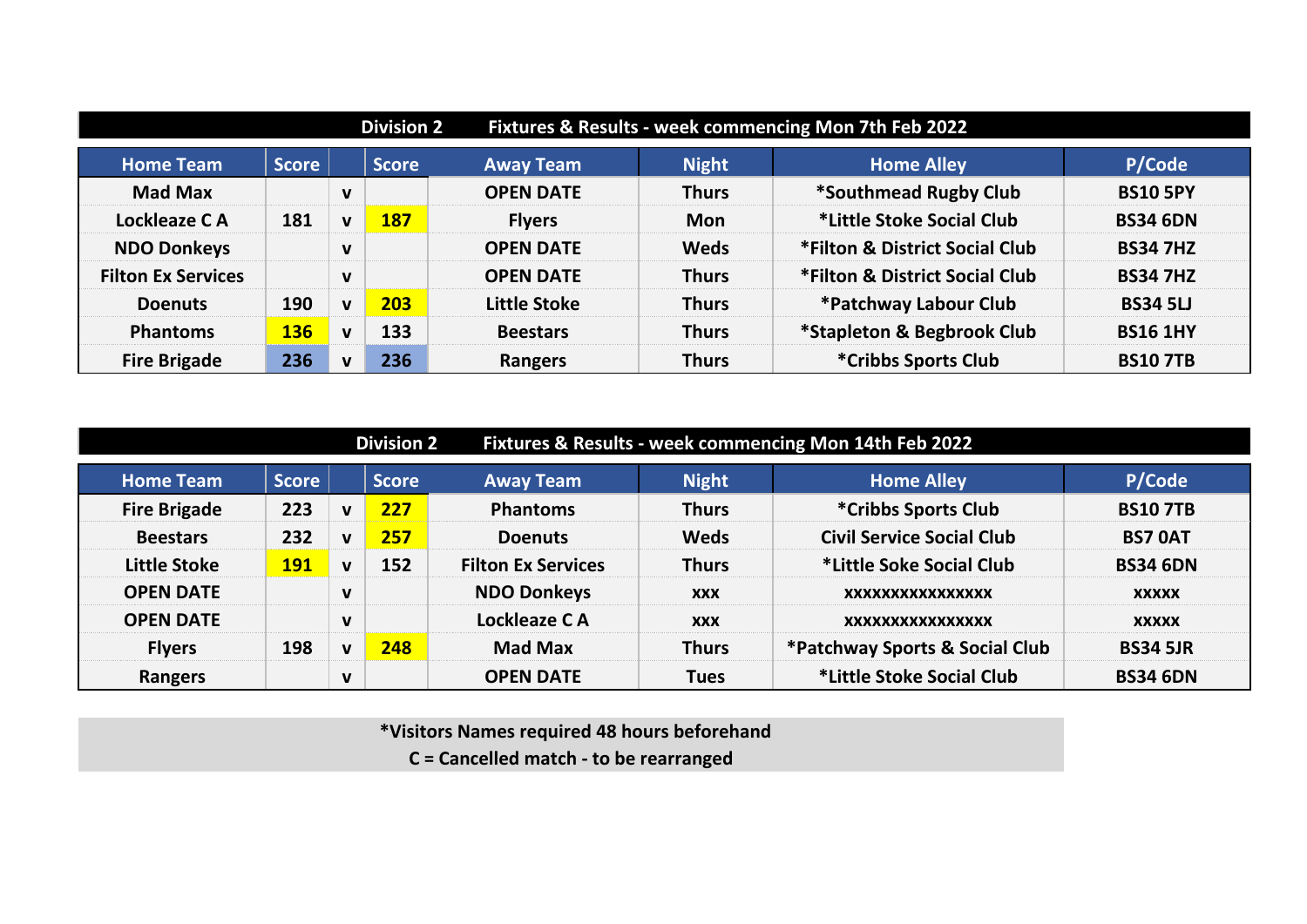|                           |              |              | <b>Division 2</b> |                     | Fixtures & Results - week commencing Mon 21st Feb 2022 |                                |                 |  |
|---------------------------|--------------|--------------|-------------------|---------------------|--------------------------------------------------------|--------------------------------|-----------------|--|
| <b>Home Team</b>          | <b>Score</b> |              | <b>Score</b>      | <b>Away Team</b>    | <b>Night</b>                                           | <b>Home Alley</b>              | P/Code          |  |
| <b>Mad Max</b>            |              | $\mathbf v$  |                   | <b>OPEN DATE</b>    | <b>Thurs</b>                                           | *Southmead Rugby Club          | <b>BS10 5PY</b> |  |
| Lockleaze CA              |              | $\mathbf v$  |                   | <b>OPEN DATE</b>    | <b>Mon</b>                                             | *Little Stoke Social Club      | <b>BS34 6DN</b> |  |
| <b>NDO Donkeys</b>        | <b>152</b>   | $\mathbf v$  | 148               | Little Stoke        | <b>Weds</b>                                            | *Filton & District Social Club | <b>BS34 7HZ</b> |  |
| <b>Filton Ex Services</b> | 188          | $\mathbf v$  | <b>196</b>        | <b>Beestars</b>     | <b>Thurs</b>                                           | *Filton & District Social Club | <b>BS34 7HZ</b> |  |
| <b>Doenuts</b>            | <b>172</b>   | $\mathbf{v}$ | 156               | <b>Fire Brigade</b> | <b>Thurs</b>                                           | *Patchway Labour Club          | <b>BS34 5LJ</b> |  |
| <b>Phantoms</b>           | <b>186</b>   | $\mathbf{V}$ | 157               | <b>Rangers</b>      | <b>Thurs</b>                                           | *Stapleton & Begbrook Club     | <b>BS16 1HY</b> |  |
| <b>OPEN DATE</b>          |              | $\mathbf v$  |                   | <b>Flyers</b>       | <b>XXX</b>                                             | XXXXXXXXXXXXXXXX               | <b>XXXXX</b>    |  |

| Fixtures & Results - week commencing Mon 28th Feb 2022<br><b>Division 2</b> |              |              |              |                           |              |                                  |                 |  |  |  |  |
|-----------------------------------------------------------------------------|--------------|--------------|--------------|---------------------------|--------------|----------------------------------|-----------------|--|--|--|--|
| <b>Home Team</b>                                                            | <b>Score</b> |              | <b>Score</b> | <b>Away Team</b>          | <b>Night</b> | <b>Home Alley</b>                | P/Code          |  |  |  |  |
| <b>Phantoms</b>                                                             | <b>178</b>   | $\mathbf v$  | 168          | <b>Doenuts</b>            | <b>Thurs</b> | *Stapleton & Begbrook Club       | <b>BS16 1HY</b> |  |  |  |  |
| <b>Fire Brigade</b>                                                         | 260          | $\mathbf v$  | 243          | <b>Filton Ex Services</b> | <b>Thurs</b> | *Cribbs Sports Club              | <b>BS10 7TB</b> |  |  |  |  |
| <b>Beestars</b>                                                             | 240          | $\mathbf{v}$ | 245          | <b>NDO Donkeys</b>        | <b>Weds</b>  | <b>Civil Service Social Club</b> | <b>BS7 OAT</b>  |  |  |  |  |
| <b>Little Stoke</b>                                                         | <b>197</b>   | $\mathbf v$  | 177          | Lockleaze CA              | <b>Thurs</b> | *Little Soke Social Club         | <b>BS34 6DN</b> |  |  |  |  |
| <b>OPEN DATE</b>                                                            |              | $\mathbf v$  |              | <b>Mad Max</b>            | <b>XXX</b>   | XXXXXXXXXXXXXXXX                 | <b>XXXXX</b>    |  |  |  |  |
| <b>OPEN DATE</b>                                                            |              | $\mathbf v$  |              | <b>OPEN DATE</b>          | <b>XXX</b>   | XXXXXXXXXXXXXXXX                 | <b>XXXXX</b>    |  |  |  |  |
| <b>Rangers</b>                                                              | 273          | v            | 289          | <b>Flyers</b>             | <b>Tues</b>  | *Little Stoke Social Club        | <b>BS34 6DN</b> |  |  |  |  |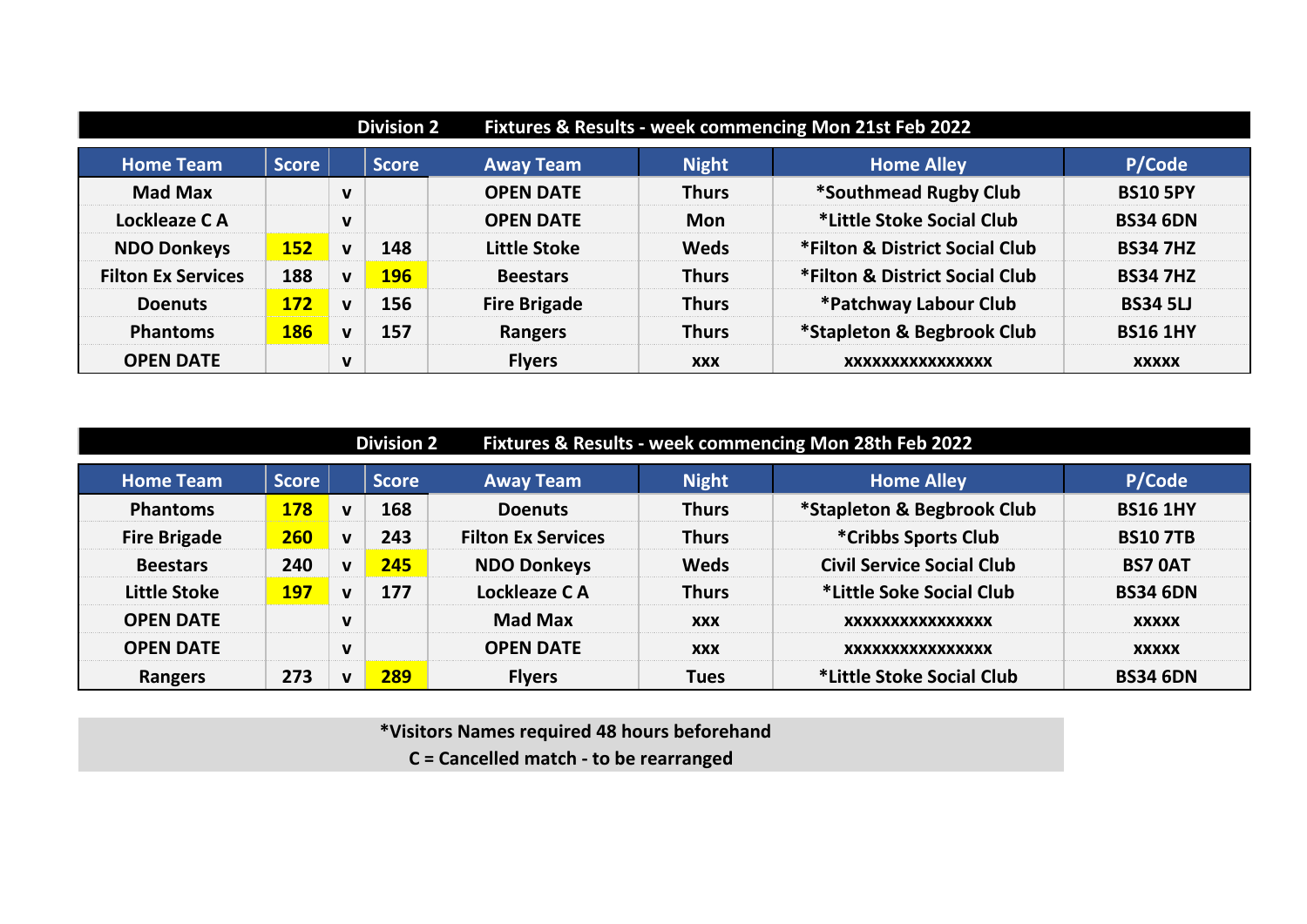|                           | Fixtures & Results - week commencing Mon 7th March 2022<br><b>Division 2</b> |              |              |                     |              |                                |                 |  |  |
|---------------------------|------------------------------------------------------------------------------|--------------|--------------|---------------------|--------------|--------------------------------|-----------------|--|--|
| <b>Home Team</b>          | <b>Score</b>                                                                 |              | <b>Score</b> | <b>Away Team</b>    | <b>Night</b> | <b>Home Alley</b>              | P/Code          |  |  |
| <b>Mad Max</b>            | 233                                                                          | $\mathbf v$  | 185          | <b>Little Stoke</b> | <b>Thurs</b> | *Southmead Rugby Club          | <b>BS10 5PY</b> |  |  |
| Lockleaze CA              | <b>165</b>                                                                   | $\mathbf{V}$ | 140          | <b>Beestars</b>     | <b>Mon</b>   | *Little Stoke Social Club      | <b>BS34 6DN</b> |  |  |
| <b>NDO Donkeys</b>        | 156                                                                          | $\mathbf{V}$ | <b>176</b>   | <b>Fire Brigade</b> | <b>Weds</b>  | *Filton & District Social Club | <b>BS34 7HZ</b> |  |  |
| <b>Filton Ex Services</b> | <b>194</b>                                                                   | $\mathbf v$  | 159          | <b>Phantoms</b>     | <b>Thurs</b> | *Filton & District Social Club | <b>BS34 7HZ</b> |  |  |
| <b>Doenuts</b>            | <b>164</b>                                                                   | $\mathbf v$  | 127          | Rangers             | <b>Thurs</b> | *Patchway Labour Club          | <b>BS34 5LJ</b> |  |  |
| <b>Flyers</b>             |                                                                              | $\mathbf v$  |              | <b>OPEN DATE</b>    | <b>Thurs</b> | *Patchway Sports & Social Club | <b>BS34 5JR</b> |  |  |
| <b>OPEN DATE</b>          |                                                                              | $\mathbf v$  |              | <b>OPEN DATE</b>    | <b>XXX</b>   | XXXXXXXXXXXXXXXX               | <b>XXXXX</b>    |  |  |

|                     | Fixtures & Results - week commencing Mon 14h March 2022<br><b>Division 2</b> |              |              |                           |              |                                  |                 |  |  |  |  |
|---------------------|------------------------------------------------------------------------------|--------------|--------------|---------------------------|--------------|----------------------------------|-----------------|--|--|--|--|
| <b>Home Team</b>    | <b>Score</b>                                                                 |              | <b>Score</b> | <b>Away Team</b>          | <b>Night</b> | <b>Home Alley</b>                | P/Code          |  |  |  |  |
| <b>Doenuts</b>      | С                                                                            | $\mathbf v$  | C            | <b>Filton Ex Services</b> | <b>Thurs</b> | *Patchway Labour Club            | <b>BS34 5LJ</b> |  |  |  |  |
| <b>Phantoms</b>     | <b>171</b>                                                                   | $\mathbf v$  | 153          | <b>NDO Donkeys</b>        | <b>Thurs</b> | *Stapleton & Begbrook Club       | <b>BS16 1HY</b> |  |  |  |  |
| <b>Fire Brigade</b> | 260                                                                          | $\mathbf{v}$ | 243          | Lockleaze CA              | <b>Thurs</b> | *Cribbs Sports Club              | <b>BS107TB</b>  |  |  |  |  |
| <b>Beestars</b>     | 224                                                                          | $\mathbf{v}$ | 287          | <b>Mad Max</b>            | <b>Weds</b>  | <b>Civil Service Social Club</b> | <b>BS7 OAT</b>  |  |  |  |  |
| <b>Little Stoke</b> |                                                                              | $\mathbf v$  |              | <b>OPEN DATE</b>          | <b>Thurs</b> | *Little Soke Social Club         | <b>BS34 6DN</b> |  |  |  |  |
| <b>OPEN DATE</b>    |                                                                              | $\mathbf v$  |              | <b>Flyers</b>             | <b>XXX</b>   | XXXXXXXXXXXXXXXX                 | <b>XXXXX</b>    |  |  |  |  |
| <b>Rangers</b>      |                                                                              | $\mathbf v$  |              | <b>OPEN DATE</b>          | <b>Tues</b>  | *Little Stoke Social Club        | <b>BS34 6DN</b> |  |  |  |  |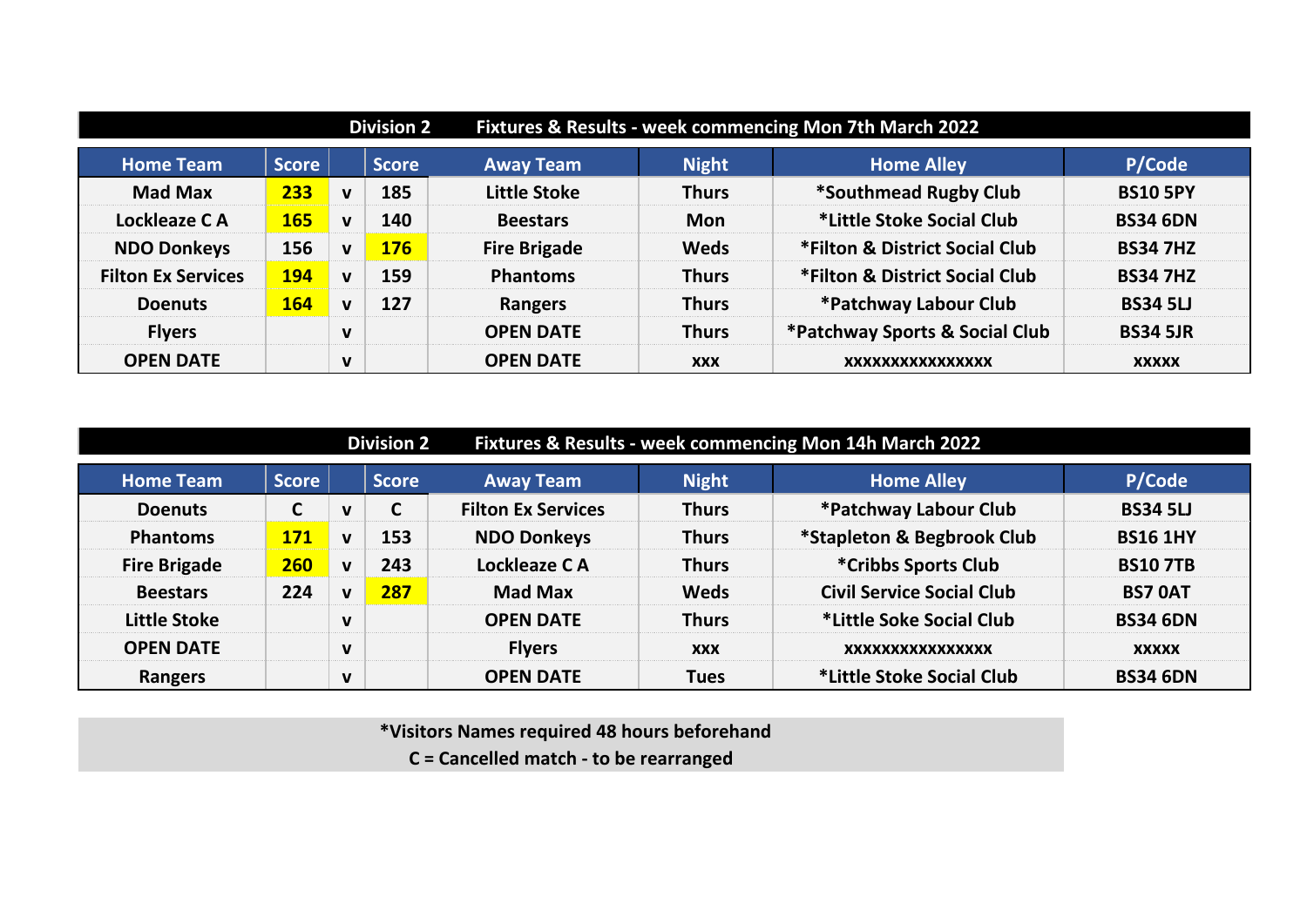| Fixtures & Results - week commencing Mon 21st March 2022<br><b>Division 2</b> |              |              |              |                     |              |                                |                 |  |  |
|-------------------------------------------------------------------------------|--------------|--------------|--------------|---------------------|--------------|--------------------------------|-----------------|--|--|
| <b>Home Team</b>                                                              | <b>Score</b> |              | <b>Score</b> | <b>Away Team</b>    | <b>Night</b> | <b>Home Alley</b>              | P/Code          |  |  |
| <b>Mad Max</b>                                                                | 187          | $\mathbf v$  | <b>196</b>   | <b>Fire Brigade</b> | <b>Thurs</b> | *Southmead Rugby Club          | <b>BS10 5PY</b> |  |  |
| Lockleaze CA                                                                  | 204          | $\mathbf{v}$ | 167          | <b>Phantoms</b>     | <b>Mon</b>   | *Little Stoke Social Club      | <b>BS34 6DN</b> |  |  |
| <b>NDO Donkeys</b>                                                            | 189          | $\mathbf{V}$ | 189          | <b>Doenuts</b>      | <b>Weds</b>  | *Filton & District Social Club | <b>BS34 7HZ</b> |  |  |
| <b>Filton Ex Services</b>                                                     | 175          | $\mathbf v$  | <b>192</b>   | Rangers             | <b>Thurs</b> | *Filton & District Social Club | <b>BS34 7HZ</b> |  |  |
| <b>OPEN DATE</b>                                                              |              | $\mathbf v$  |              | <b>OPEN DATE</b>    | <b>XXX</b>   | XXXXXXXXXXXXXXXX               | <b>XXXXX</b>    |  |  |
| <b>Flyers</b>                                                                 | 245          | $\mathbf v$  | 238          | Little Stoke        | <b>Thurs</b> | *Patchway Sports & Social Club | <b>BS34 5JR</b> |  |  |
| <b>OPEN DATE</b>                                                              |              | $\mathbf v$  |              | <b>Beestars</b>     | <b>XXX</b>   | XXXXXXXXXXXXXXXX               | <b>XXXXX</b>    |  |  |

|                           |              |              | <b>Division 2</b> |                    |              | Fixtures & Results - week commencing Mon 28th March 2022 |                 |
|---------------------------|--------------|--------------|-------------------|--------------------|--------------|----------------------------------------------------------|-----------------|
| <b>Home Team</b>          | <b>Score</b> |              | <b>Score</b>      | <b>Away Team</b>   | <b>Night</b> | <b>Home Alley</b>                                        | P/Code          |
| <b>Filton Ex Services</b> | 170          | $\mathbf v$  | 205               | <b>NDO Donkeys</b> | <b>Thurs</b> | *Filton & District Social Club                           | <b>BS34 7HZ</b> |
| <b>Doenuts</b>            | <b>169</b>   | $\mathbf v$  | 166               | Lockleaze CA       | <b>Thurs</b> | *Patchway Labour Club                                    | <b>BS34 5LJ</b> |
| <b>Phantoms</b>           | 159          | $\mathbf{v}$ | <b>180</b>        | <b>Mad Max</b>     | <b>Thurs</b> | *Stapleton & Begbrook Club                               | <b>BS16 1HY</b> |
| <b>Fire Brigade</b>       |              | $\mathbf v$  |                   | <b>OPEN DATE</b>   | <b>Thurs</b> | *Cribbs Sports Club                                      | <b>BS10 7TB</b> |
| <b>Beestars</b>           | 263          | $\mathbf v$  | 229               | <b>Flyers</b>      | <b>Weds</b>  | <b>Civil Service Social Club</b>                         | <b>BS7 OAT</b>  |
| <b>Little Stoke</b>       |              | $\mathbf v$  |                   | <b>OPEN DATE</b>   | <b>Thurs</b> | *Little Soke Social Club                                 | <b>BS34 6DN</b> |
| Rangers                   |              | $\mathbf v$  |                   | <b>OPEN DATE</b>   | <b>Tues</b>  | *Little Stoke Social Club                                | <b>BS34 6DN</b> |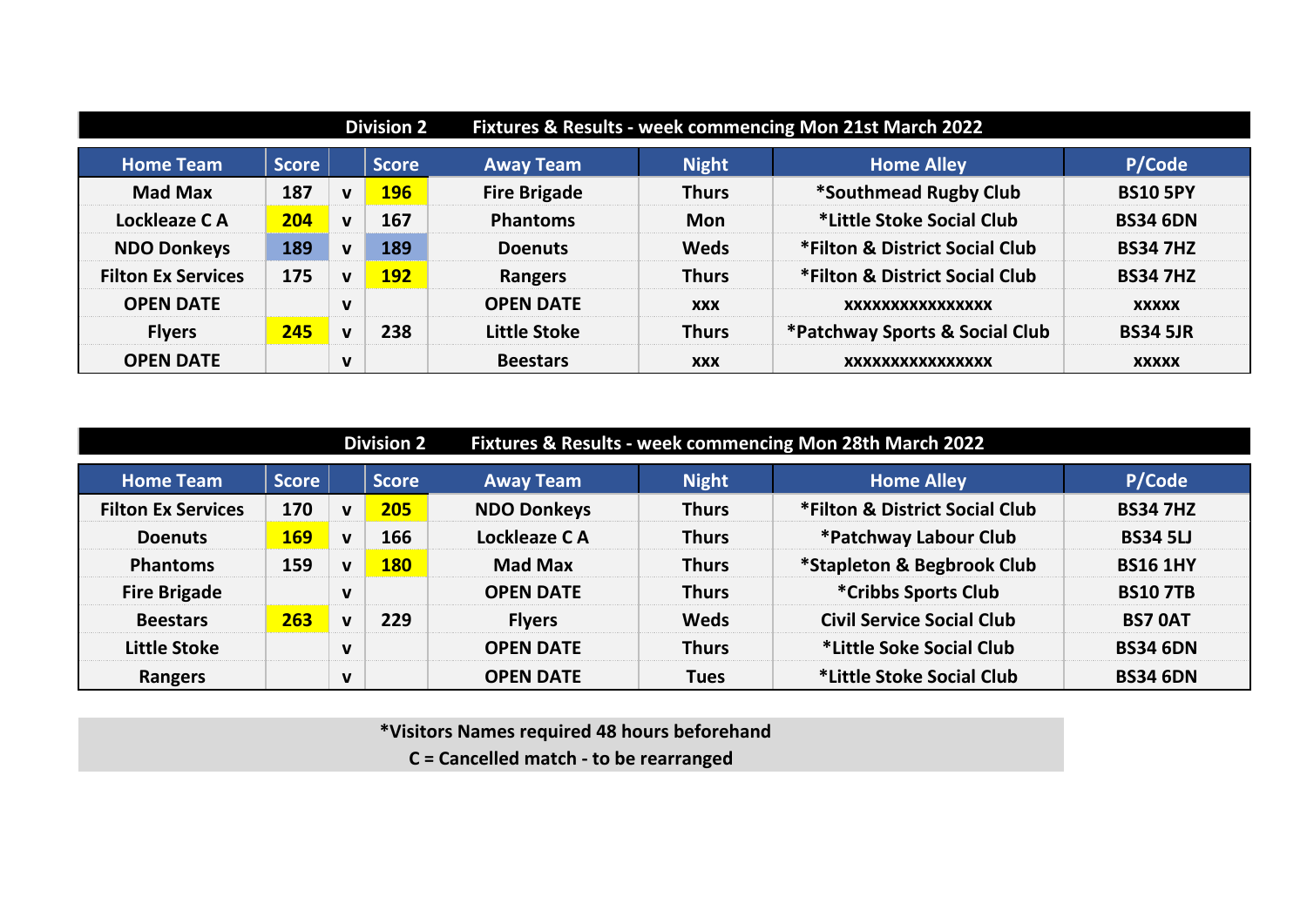| Fixtures & Results - week commencing Mon 4th April 2022<br><b>Division 2</b> |              |              |              |                           |              |                                |                 |  |  |  |  |
|------------------------------------------------------------------------------|--------------|--------------|--------------|---------------------------|--------------|--------------------------------|-----------------|--|--|--|--|
| <b>Home Team</b>                                                             | <b>Score</b> |              | <b>Score</b> | <b>Away Team</b>          | <b>Night</b> | <b>Home Alley</b>              | P/Code          |  |  |  |  |
| <b>Mad Max</b>                                                               | 209          | $\mathbf{v}$ | 196          | <b>Doenuts</b>            | <b>Thurs</b> | *Southmead Rugby Club          | <b>BS10 5PY</b> |  |  |  |  |
| Lockleaze CA                                                                 | 191          | $\mathbf v$  | 206          | <b>Filton Ex Services</b> | <b>Mon</b>   | *Little Stoke Social Club      | <b>BS34 6DN</b> |  |  |  |  |
| <b>NDO Donkeys</b>                                                           | 149          | $\mathbf{V}$ | 183          | Rangers                   | <b>Weds</b>  | *Filton & District Social Club | <b>BS34 7HZ</b> |  |  |  |  |
| <b>OPEN DATE</b>                                                             |              | $\mathbf v$  |              | Little Stoke              | <b>XXX</b>   | XXXXXXXXXXXXXXXX               | <b>XXXXX</b>    |  |  |  |  |
| <b>OPEN DATE</b>                                                             |              | $\mathbf v$  |              | <b>Beestars</b>           | <b>XXX</b>   | XXXXXXXXXXXXXXXX               | <b>XXXXX</b>    |  |  |  |  |
| <b>Flyers</b>                                                                | 211          | $\mathbf v$  | 218          | <b>Fire Brigade</b>       | <b>Thurs</b> | *Patchway Sports & Social Club | <b>BS34 5JR</b> |  |  |  |  |
| <b>OPEN DATE</b>                                                             |              | $\mathbf v$  |              | <b>Phantoms</b>           | <b>XXX</b>   | <b>XXXXXXXXXXXXXXXX</b>        | <b>XXXXX</b>    |  |  |  |  |

|                           | Fixtures & Results - week commencing Mon 11th April 2022<br><b>Division 2</b> |              |              |                     |              |                                  |                 |  |  |
|---------------------------|-------------------------------------------------------------------------------|--------------|--------------|---------------------|--------------|----------------------------------|-----------------|--|--|
| <b>Home Team</b>          | <b>Score</b>                                                                  |              | <b>Score</b> | <b>Away Team</b>    | <b>Night</b> | <b>Home Alley</b>                | P/Code          |  |  |
| <b>NDO Donkeys</b>        | 203                                                                           | $\mathbf v$  | 207          | Lockleaze CA        | <b>Weds</b>  | *Filton & District Social Club   | <b>BS34 7HZ</b> |  |  |
| <b>Filton Ex Services</b> | 211                                                                           | $\mathbf v$  | 205          | <b>Mad Max</b>      | <b>Thurs</b> | *Filton & District Social Club   | <b>BS34 7HZ</b> |  |  |
| <b>Doenuts</b>            |                                                                               | $\mathbf v$  |              | <b>OPEN DATE</b>    | <b>Thurs</b> | *Patchway Labour Club            | <b>BS34 5LJ</b> |  |  |
| <b>Phantoms</b>           | <b>180</b>                                                                    | $\mathbf v$  | 176          | <b>Flyers</b>       | <b>Thurs</b> | *Stapleton & Begbrook Club       | <b>BS16 1HY</b> |  |  |
| <b>Fire Brigade</b>       |                                                                               | $\mathbf v$  |              | <b>OPEN DATE</b>    | <b>Thurs</b> | *Cribbs Sports Club              | <b>BS107TB</b>  |  |  |
| <b>Beestars</b>           |                                                                               | $\mathbf v$  |              | <b>OPEN DATE</b>    | <b>Weds</b>  | <b>Civil Service Social Club</b> | <b>BS7 OAT</b>  |  |  |
| <b>Rangers</b>            | 215                                                                           | $\mathbf{v}$ | 199          | <b>Little Stoke</b> | <b>Tues</b>  | *Little Stoke Social Club        | <b>BS34 6DN</b> |  |  |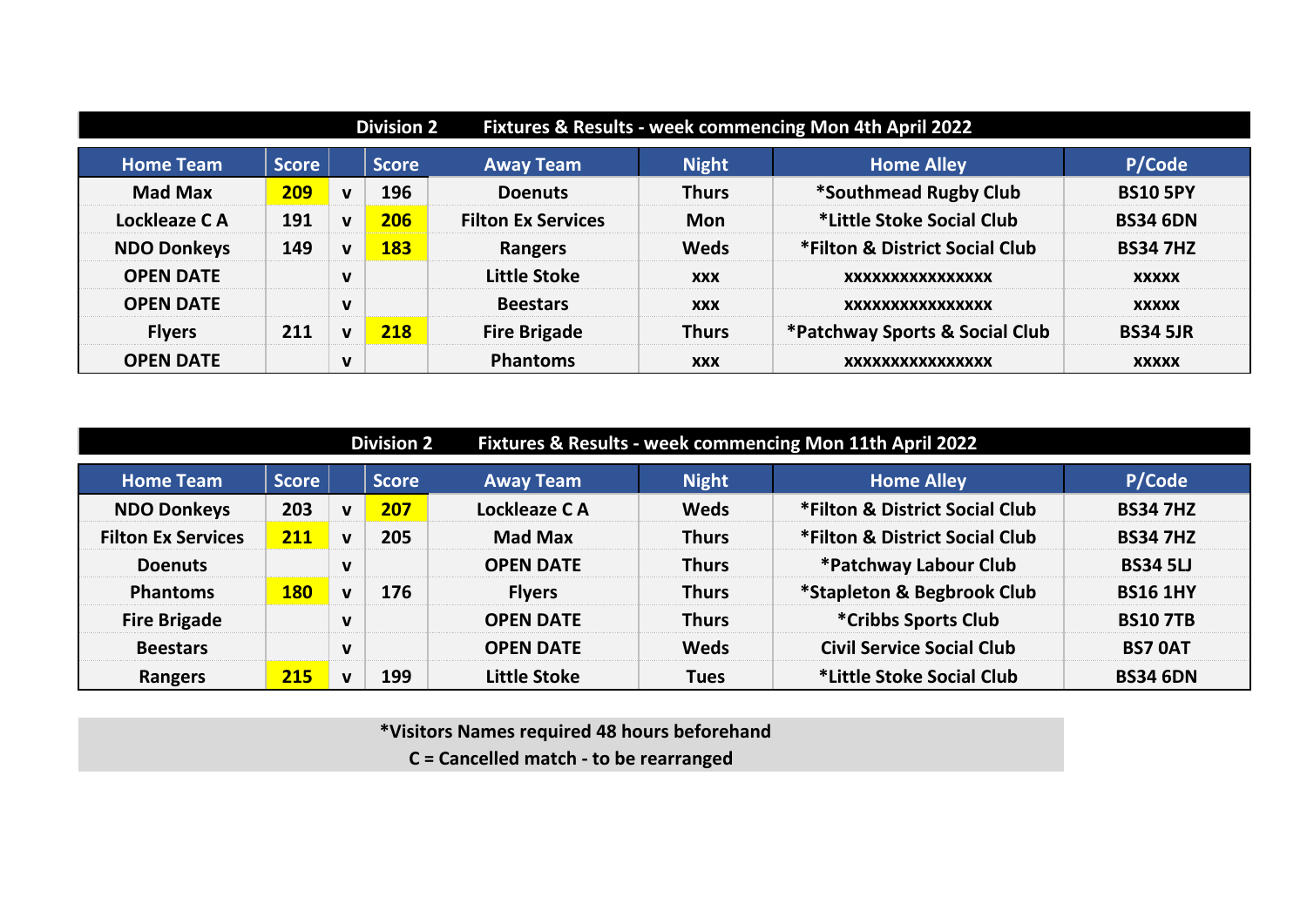|                     |              |              | <b>Division 2</b> |                           | Fixtures & Results - week commencing Mon 18th April 2022 |                                |                 |  |  |
|---------------------|--------------|--------------|-------------------|---------------------------|----------------------------------------------------------|--------------------------------|-----------------|--|--|
| <b>Home Team</b>    | <b>Score</b> |              | <b>Score</b>      | <b>Away Team</b>          | <b>Night</b>                                             | <b>Home Alley</b>              | P/Code          |  |  |
| <b>Mad Max</b>      | <b>196</b>   | $\mathbf v$  | 183               | <b>NDO Donkeys</b>        | <b>Thurs</b>                                             | *Southmead Rugby Club          | <b>BS10 5PY</b> |  |  |
| Lockleaze CA        | ◠<br>L       | $\mathbf{V}$ | $\mathsf{C}$      | Rangers                   | <b>Mon</b>                                               | *Little Stoke Social Club      | <b>BS34 6DN</b> |  |  |
| <b>Little Stoke</b> | <b>198</b>   | $\mathbf v$  | 134               | <b>Beestars</b>           | <b>Thurs</b>                                             | *Little Soke Social Club       | <b>BS34 6DN</b> |  |  |
| <b>OPEN DATE</b>    |              | $\mathbf v$  |                   | <b>Fire Brigade</b>       | <b>XXX</b>                                               | XXXXXXXXXXXXXXXX               | <b>XXXXX</b>    |  |  |
| <b>OPEN DATE</b>    |              | $\mathbf v$  |                   | <b>Phantoms</b>           | <b>XXX</b>                                               | XXXXXXXXXXXXXXXX               | <b>XXXXX</b>    |  |  |
| <b>Flyers</b>       | 161          | $\mathbf{v}$ | 227               | <b>Doenuts</b>            | <b>Thurs</b>                                             | *Patchway Sports & Social Club | <b>BS34 5JR</b> |  |  |
| <b>OPEN DATE</b>    |              | $\mathbf v$  |                   | <b>Filton Ex Services</b> | <b>XXX</b>                                               | XXXXXXXXXXXXXXXX               | <b>XXXXX</b>    |  |  |

|                           |              |              | <b>Division 2</b> | Fixtures & Results - week commencing Mon 25th April 2022 |              |                                |                 |  |
|---------------------------|--------------|--------------|-------------------|----------------------------------------------------------|--------------|--------------------------------|-----------------|--|
| <b>Home Team</b>          | <b>Score</b> |              | <b>Score</b>      | <b>Away Team</b>                                         | <b>Night</b> | <b>Home Alley</b>              | P/Code          |  |
| Lockleaze CA              | 209          | $\mathbf v$  | 200               | <b>Mad Max</b>                                           | <b>Mon</b>   | *Little Stoke Social Club      | <b>BS34 6DN</b> |  |
| <b>NDO Donkeys</b>        |              | $\mathbf v$  |                   | <b>OPEN DATE</b>                                         | <b>Weds</b>  | *Filton & District Social Club | <b>BS34 7HZ</b> |  |
| <b>Filton Ex Services</b> | 198          | $\mathbf{v}$ | 210               | <b>Flyers</b>                                            | <b>Thurs</b> | *Filton & District Social Club | <b>BS34 7HZ</b> |  |
| <b>Doenuts</b>            |              | $\mathbf v$  |                   | <b>OPEN DATE</b>                                         | <b>Thurs</b> | *Patchway Labour Club          | <b>BS34 5LJ</b> |  |
| <b>Phantoms</b>           |              | $\mathbf{V}$ |                   | <b>OPEN DATE</b>                                         | <b>Thurs</b> | *Stapleton & Begbrook Club     | <b>BS16 1HY</b> |  |
| <b>Fire Brigade</b>       | 251          | $\mathbf{v}$ | 246               | Little Stoke                                             | <b>Thurs</b> | *Cribbs Sports Club            | <b>BS107TB</b>  |  |
| <b>Rangers</b>            | 217          | v            | 203               | <b>Beestars</b>                                          | <b>Tues</b>  | *Little Stoke Social Club      | <b>BS34 6DN</b> |  |